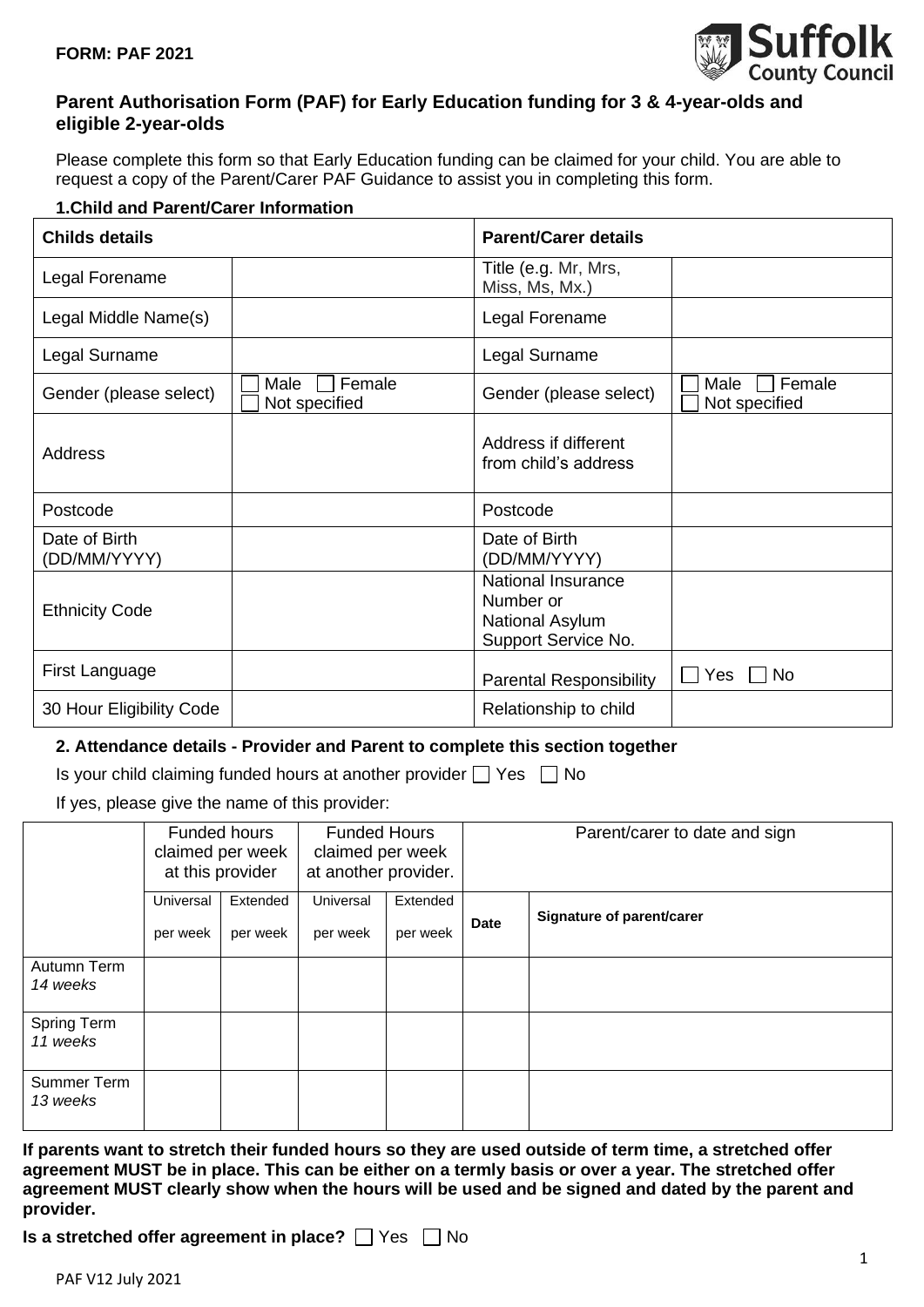#### **FORM: PAF 2021**



٦

# **3.Eligibility**

| 2 Year Funding - Economic Criteria                                                                                                                                                                                                                                                                                                                                              |                                               |           |                                                        |                        |  |
|---------------------------------------------------------------------------------------------------------------------------------------------------------------------------------------------------------------------------------------------------------------------------------------------------------------------------------------------------------------------------------|-----------------------------------------------|-----------|--------------------------------------------------------|------------------------|--|
| If your child is $2 -$ do you have a<br>Golden Ticket?                                                                                                                                                                                                                                                                                                                          | Yes<br>$\mathsf{L}$                           | $\Box$ No | <b>Golden Ticket Ref Number:</b>                       |                        |  |
| Or have you checked your eligibility<br>using the online checker?<br>www.suffolk.gov.uk/two                                                                                                                                                                                                                                                                                     | $\Box$ Yes $\Box$ No                          |           | <b>Ref Number:</b>                                     |                        |  |
|                                                                                                                                                                                                                                                                                                                                                                                 |                                               |           | 2 Year Funding - Non-Economic Criteria                 |                        |  |
| Is your child adopted from care?                                                                                                                                                                                                                                                                                                                                                | Yes                                           | No        | Type of evidence provided:                             |                        |  |
| Or has your child been looked after by<br>the Local Authority for 1 day or more?                                                                                                                                                                                                                                                                                                | Yes                                           | No        | Type of evidence provided:                             |                        |  |
| Or does your child receive Disability<br>Living Allowance (DLA) or have an<br>Education, Health and Care Plan?                                                                                                                                                                                                                                                                  | Yes<br>$\Box$                                 | No        | Type of evidence provided:                             |                        |  |
|                                                                                                                                                                                                                                                                                                                                                                                 |                                               |           | Early Years Pupil Premium (EYPP) for 3 and 4 year olds |                        |  |
| For details about the eligibility criteria please speak to your provider or go to www.suffolk.gov.uk/EYPP                                                                                                                                                                                                                                                                       |                                               |           |                                                        |                        |  |
|                                                                                                                                                                                                                                                                                                                                                                                 |                                               |           | <b>EYPP Non - Economic criteria</b>                    |                        |  |
| Is your child subject to an adoption,<br>child arrangement, special guardianship<br>or residence order?                                                                                                                                                                                                                                                                         | Yes                                           | No        | Type of evidence provided:                             |                        |  |
| Or has your child been looked after by<br>the Local Authority for 1 day or more?                                                                                                                                                                                                                                                                                                | Yes                                           | No        | Type of evidence provided:                             |                        |  |
| <b>Disability Access Fund (DAF)</b><br>If your child is over 3 and claims Disability Living Allowance (DLA) you can nominate one provider to receive<br>an extra £1000 per year from the Disability Access Fund.                                                                                                                                                                |                                               |           |                                                        |                        |  |
| Are you nominating this provider to<br>claim the DAF allowance for your child?                                                                                                                                                                                                                                                                                                  | DLA evidence provided:<br>  Yes<br>$\vert$ No |           |                                                        |                        |  |
| 4. Parent/Carer Declaration<br>You must agree/understand to the following declarations before you can start accessing your funded place.<br>Please mark the box to show you agree/understand.<br>Please refer to the Suffolk County Council (SCC) CYP Privacy Notice for information on how your<br>details will be used and shared (www.suffolk.gov.uk/about/privacy-notice/). |                                               |           |                                                        |                        |  |
| I confirm all the childcare provider/s / schools and universal/extended funded<br>hours my child attends are correct.                                                                                                                                                                                                                                                           |                                               |           |                                                        | Yes, I agree $\Box$    |  |
| I confirm this provider can claim for the number of hours indicated in section 2.                                                                                                                                                                                                                                                                                               |                                               |           | Yes, I agree                                           |                        |  |
| I understand I cannot increase the number of <b>funded hours</b> I am claiming during<br>the term.                                                                                                                                                                                                                                                                              |                                               |           |                                                        | Yes, I agree $\square$ |  |
| I understand if I choose to move my child during a term to a different childcare<br>provider in Suffolk, the new provider will not be able to claim funded hours until<br>Yes, I agree $\lfloor$<br>next term and I may be expected to pay the new provider.                                                                                                                    |                                               |           |                                                        |                        |  |
| I understand this provider can discuss my child's pattern of attendance with the<br>other provider/s stated above so they can confirm where I would like to claim my<br>Yes, I agree $\square$<br>universal/extended hours.                                                                                                                                                     |                                               |           |                                                        |                        |  |
| I understand this provider will check my eligibility for the funding and that<br>Yes, I agree L<br>information can be shared with Suffolk County Council (SCC) and services within                                                                                                                                                                                              |                                               |           |                                                        |                        |  |
|                                                                                                                                                                                                                                                                                                                                                                                 |                                               |           |                                                        |                        |  |